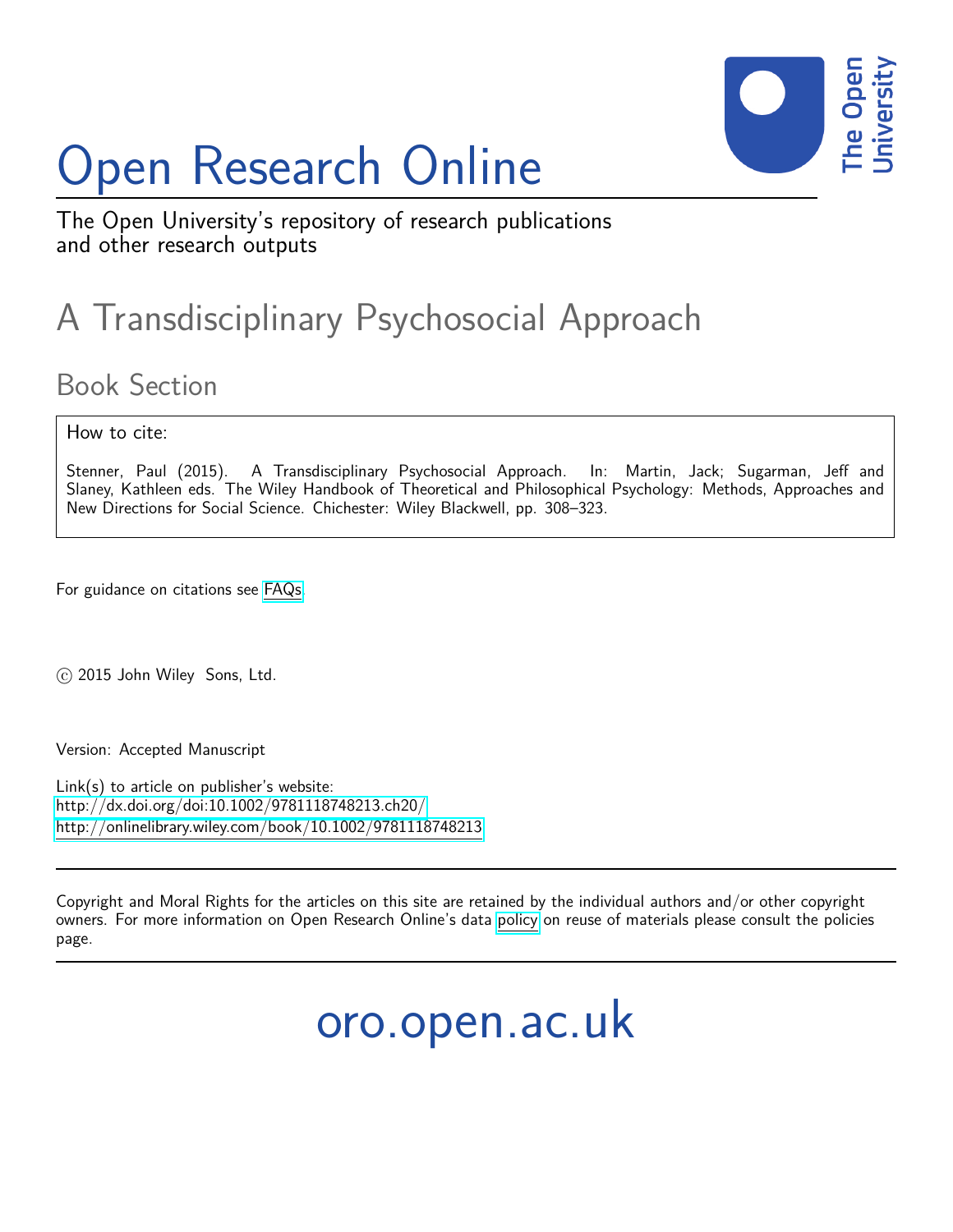Stenner, P (2015) A transdisciplinary psychosocial approach. In K. Slaney, J Martin and J Sugarman (Eds) The Wiley Handbook of Theoretical and Philosophical Psychology: Methods, Approaches and New Directions for Social Science. New York: Wiley Routledge.

# **A transdisciplinary psychosocial approach**

#### **Paul Stenner**

#### **Abstract**

This chapter is about a way of working with processes of experience in social settings (a critical transdisciplinary psychosocial approach). It contributes to theoretical psychology by stressing the importance of thinking psychological questions alongside questions raised by other social and human sciences and humanities. The word 'psychosocial' stresses an attention to experience as it unfolds in those networks and regimes of social interactivity that constitute concrete historical and cultural settings. The chapter distinguishes types of disciplinarity with the help of a contrast between Atlas (symbolizing disciplinarity and position) and Hermes (symbolizing transdisciplinarity and transition). A 'tool-kit' of six core transdisciplinary concepts is proposed (transition, liminality, transaction, transposition, foundation by exclusion, primary abstraction and transgression). These are illustrated with examples from the history of psychology. A case is made that 'disciplines' are themselves psychosocial phenomena that can be subject matter for this kind of approach.

#### **Key words**

Psychosocial, transdisciplinarity, interdisciplinarity, disciplines, social psychology, history of psychology, social constructionism, critical psychology.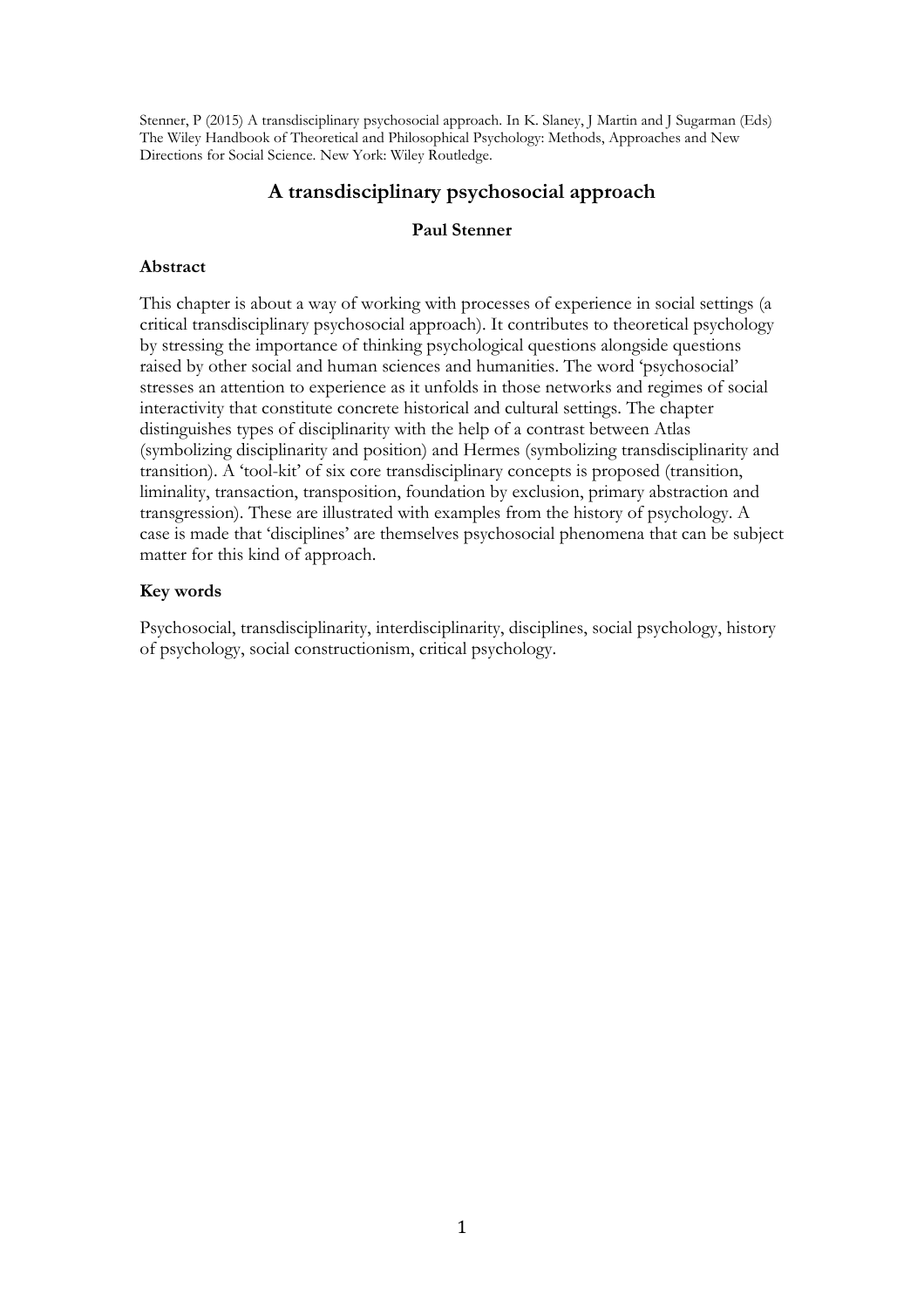# **A transdisciplinary psychosocial approach**

#### **Paul Stenner**

#### **Abstract**

This chapter is about a way of working with processes of experience in social settings (a critical transdisciplinary psychosocial approach). It contributes to theoretical psychology by stressing the importance of thinking psychological questions alongside questions raised by other social and human sciences and humanities (hence 'transdisciplinarity'). The word 'psychosocial' stresses an attention to experience as it unfolds in those networks and regimes of social interactivity that constitute concrete historical and cultural settings. The chapter distinguishes types of disciplinarity with the help of a contrast between Atlas (symbolizing disciplinarity and position) and Hermes (symbolizing transdisciplinarity and transition). A 'tool-kit' of six core transdisciplinary concepts is proposed (transition, liminality, transaction, transposition, foundation by exclusion, primary abstraction and transgression). These are illustrated with examples from the history of psychology. A case is made that 'disciplines' are themselves psychosocial phenomena that can be subject matter for this kind of approach.

**Key words**: Psychosocial, transdisciplinarity, interdisciplinarity, disciplines, social psychology, history of psychology, social constructionism, critical psychology.

#### **Introduction**

Let us use the portmanteau word 'psychosocial' simply to indicate an interest in thinking psychological questions (e.g. questions of experience and subjectivity, affectivity, perception, memory, thought and imagination, character and identity and so on) alongside sociological questions (e.g. questions of social interaction, communication, practice and organization at various scales and in various more or less organized and regulated historical and cultural settings). Social psychology would then be one type of psychosocial practice; the work of the Frankfurt School would be another; the work of health researchers interested in social and personal determinants and effects of disease and illness would be another, etc. None of these types can claim exclusive rights to the psychosocial, and each has a different basic concept of the psychological.

Next, let us crudely distinguish some types of *disciplinarity* within psychosocial practice:

- First, social psychology is for the most part a *disciplinary* type of psychosocial practice. Although its origins are somewhere between psychology and sociology, for the most part social psychology today views itself as an experimental science and is to be found located in departments of psychology. It is part of the discipline of psychology (although let us not forget those more qualitative social psychologists who tend to find their home in faculties of social science, e.g. in departments of sociology).
- Second, much health research on social and personal determinants and effects of disease and illness is – for the most part – a *multidisciplinary* type of psychosocial practice. In multidisciplinarity an issue is tackled in a coordinated fashion from various discipline-based vantage points, but these vantage points need not change in this effort. A disease like cancer, for instance, has bio-chemical aspects proper to bio-medicine, but 'psychosocial' variables may also be shown to have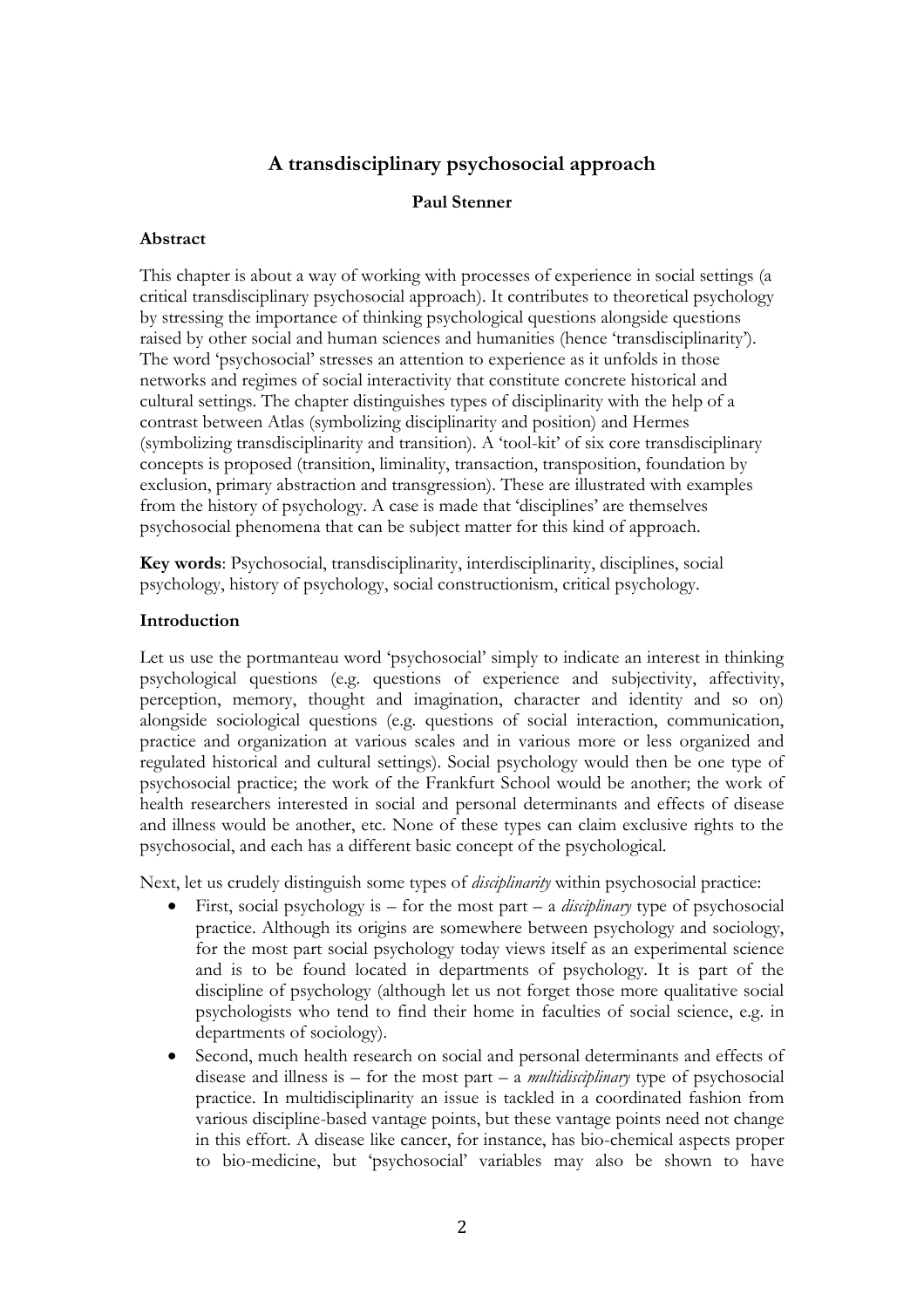relevance if they can be coordinated with bio-chemical variables into a bigger picture.

- Third, the work of the Frankfurt School and their followers tends to be *interdisciplinary* in the sense that concepts and methods from one discipline (in this case psychoanalysis) are transferred to another (sociology), yielding disciplinary *change* and sometimes a new discipline (now often called 'psychoanalytic sociology' or 'psychosocial studies').
- First coined in the 1970s by structuralist and systems theoretical figures like Piaget, Jantz and Morin, *transdisciplinarity* is about movement across, beyond and through disciplines and hence concerns the *limits* of disciplines, and their *transformation* (Mittelstras 1993, Curt 1994, Thompson Klein et al 2001, Nicolescu 2002, Pohl and Hirsch Hadorn 2007). The origins of this concern lie in metaphysics, which aimed to provide an interpretive system that expresses the connections between the special sciences and thus generalizes beyond any given special science. The concept of limits implies borders, thresholds or boundaries which demarcate an 'inside' (what and who belongs within a discipline, for instance) from an 'outside'. Disciplinary borders are complex and according to Stenner (2014) include: a) relations to other disciplines (*epistemological borders*); b) relations to undisciplined knowledge (*lay/expert borders*); c) relations to practical difficulties and problems (*pure/applied borders*) and d) relations to the broader society that supports or challenges its activities (*science/society borders*). Here we are proximally concerned with a) and b) (for c and d see Gibbons et al 1994, Stenner and Taylor 2008).

#### **First example: disciplines as psychosocial phenomena**

A transdisciplinary psychosocial approach holds that: i) all social issues and problems have psychological dimensions, and that ii) psychological questions should be addressed in relation to the historical and cultural circumstances of a socio-material milieu. This means that a discipline is itself an interesting psychosocial phenomenon. Can a 'discipline' have psychological features like a 'viewpoint' or a 'style of thought'? No, because what we call a discipline is in fact an abstraction that we use as 'short-hand' to designate the joint activity of the real concrete people and things that participate in it through their ongoing practice. These *people* have 'viewpoints' and 'styles of thought' which more or less inform their practice, but 'the discipline' doesn't. But does this mean that these viewpoints and styles of thought are individual matters that can be explained outside of social context? No, the viewpoint of each 'disciple' is possible only as a collective phenomenon tied to and shaped by concrete social forms, frames and patterns of communication with their own history. Disciplines are cultural formations that produce not just specialist knowledge but also the specialists that produce them. Or rather – since a discipline has no agency – they provide the means whereby specialists can co-produce themselves and their knowledge. The psychological here is inescapably social, and the social is inherently psychological.

This raises another psychosocial question: *how* is some degree of generalization (of joint, coordinated activity and communication) possible? What, to put it differently, *collects* the collective of a discipline? What gathers a dispersed multiplicity of actors into a coherent and sustainable unity of 'we-ness'? What, in short, acts as an 'ordering principle' and provides the *shareable* sense of 'the collective' here? Of course there are factors like the incentive of payment, the inspiration of a charismatic leader, the imposition upon a group of a task by powerful social actors, etc., but core to the 'we-ness' of any scientific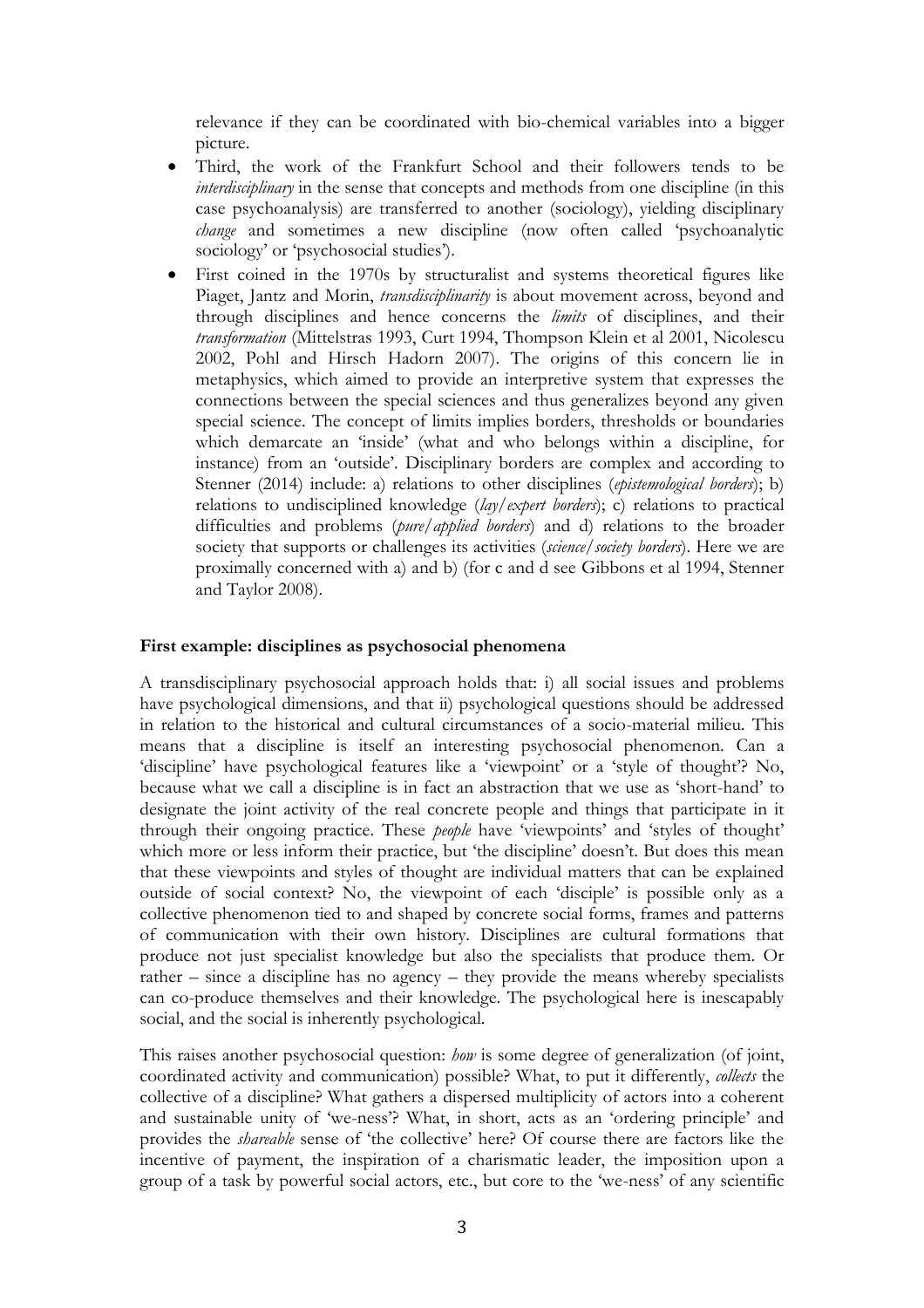discipline is the shared *concept* of its subject matter, and the practice this makes possible. In this sense the disciples of a discipline are a little like the members of a totemic clan of the kind described by early social scientists: each clan 'recognizes' itself as a social unity by way of a shared identification with the clan's totem. Hence the 'people of the eagle' cohere around their eagle 'ancestor' and differentiate themselves from the 'people of the butterfly'. But this analogy is limited to the psychosocial mechanism of collecting a collective by reference to a shared mediating object. In other ways, scientific disciplines could not be more different from totemic clans. For one thing, science, unlike totemism - is about aiming to give accurate and detailed descriptions and explanations of its subject matter: it is a highly focused 'epistemic' activity that we find fully developed only in the context of highly developed 'modern' societies. The scientific *concept* of a subject matter is something more: it must compel scientists to abandon other concepts and to work with this one, and it must allow access to a set of concrete problems that can be solved when framed and approached in its terms. An *exemplar* in Kuhn's (1969) sense is just such a model: Newton's *Principia* and *Optiks*, Franklin's *Electricity*, Lavoisier's *Chemistry* or Lyell's *Geology* each acted historically like *sources* of a spring, around which disciples gathered like thirsty animals, forming their disciplinary matrix as they did so.

A discipline, in short, is an institutional social reality ordered around a concept that creates a mental *groove* for its 'disciples'. From all that there is in the world, this groove allows the disciples to live a life contemplating (and acting on) just a narrowly limited set of abstractions. The groove enables intense focus and prevents the disciples from distractions beyond their groove. Think of the groove in an old style record. When the needle is moving through the groove, the music of the discipline can be heard. If the needle strays across the groove, a horrible scratchy noise is all one hears – at least if one belongs to that discipline. What is 'noise' from one perspective, however, is music or 'signal' from another. The different disciplines are like psychosocial grooves in this sense. But what if an understanding of something as complex as human life *required* straying between and beyond these limited grooves? When psychology took itself as an experimental discipline capable of comprehending human life, it came to occupy the disciplinary space of a given 'groove' of knowledge-practice. But disciplinarity is not the only option. The psychosocial approach of interest here takes the gamble of *transdisciplinarity*: of transgressing or 'straying across country' by traversing the disciplinary grooves to express interconnections held in common.

## **Between Atlas and Hermes**

To more clearly mark this difference we can do as the Ancients did and imagine how a God of disciplinary practice might contrast with a transdisciplinary Deity. The Greek God Atlas can stand as a symbolic figure for disciplinarity, since in his mythology he was an inventor of disciplines (astronomy and its practical applications), and the personification of the endurance and strength needed to establish and hold firm a given territory. Atlas supported the weight of the earth despite being tormented by the manyheaded Hesperian Drakon. Atlas is capable of standing powerfully astride a disciplinary territory, holding it firm and defending its boundaries with precision and authority. What is 'inside' the territory is his property and his business, but beyond that territory stands another Atlas, and then another, since all the territory is 'carved up'. Goods can be exchanged between territories (interdiscplinarity), and alliances formed to conquer new territory (multidisciplinarity). But these activities are carefully controlled by Atlas, God of discipline.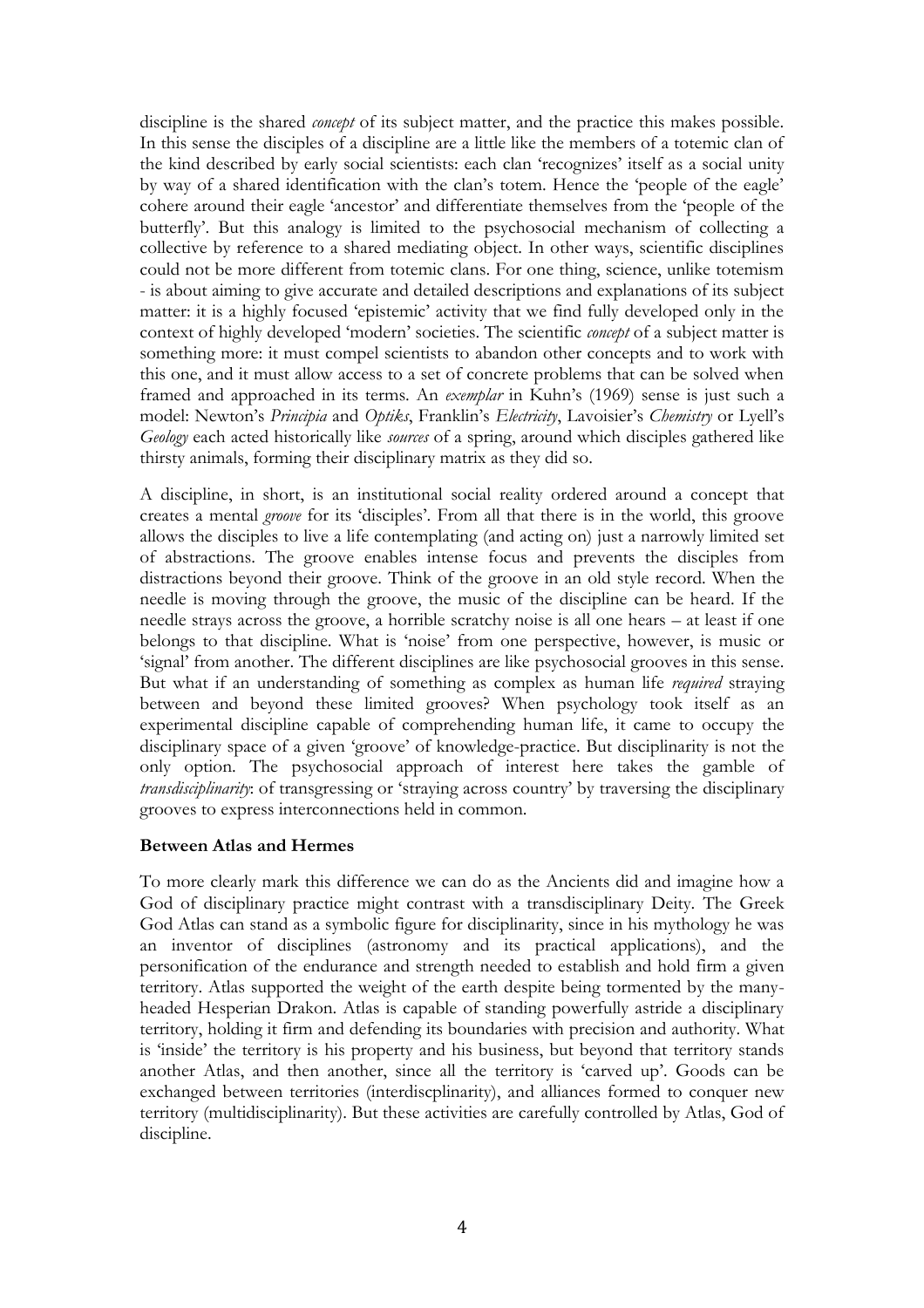The ethos of transdisciplinarity, by contrast, is encapsulated in the light and agile figure of Hermes (Serres 1992). Hermes is the winged God of boundaries, events, movement, translation, transformation and invention, and responsible for enabling communication between more stable figures within a given realm (e.g. between the Gods), and between distinct realms (e.g. the realms of Gods and mortals, the living and dead). This mobile Hermetic ethos of transdisciplinarity is orthogonal to the static (state-centred) ethos of disciplinarity. They should not be mixed up, since the strengths of one are weaknesses for the other. The Drakon with its many heads is a vivid symbol of the kind of complex, ambigous and mobile multiplicity that is unbearable to an Atlas (God of *position*), but that is 'business-as-usual' to a Hermes (God of *transition*).

These qualities of transdisciplinarity differ starkly from those of disciplinarity, and yet the one presupposes the other. Steve Brown (1995) views them as "moments or conditions that any discipline may approximate". *Disciplinarity* indicates a highly bounded condition in which all relevant elements of knowledge are compartmentalized in well defined spaces rapidly surveyable by specialists. *Transdisciplinarity* indicates a moment of unboundedness in which elements and structures are in a flux of becoming that escapes disciplinary knowledge. Transdisciplinarity transforms what is established in disciplinarity, and disciplinarity fixes and controls what is newly invented by transdisciplinarity. Disciplinarity is concerned with capturing and holding still "what exists'. Trandisciplinarity is concerned with the dynamism of forces at work in transformations (Brown & Stenner, 2009), or with "the dynamic of change /becoming /event itself… at the exact moment at which something happens… the moment in which one thing becomes another thing" (Motzkau, 2011).

Transdisciplinarity must not be confused with disciplinarity or judged by its standards, but, equally, can not be dissociated from it. Trandisciplinarity can look and feel very strange to those schooled in discipline, since it does not follow linear logic or build stepby-step in a pyramidal fashion. It can thus appear frankly illogical as it cuts transversal and zig-zag pathways that connect seemingly unconnected themes and issues. But it has its own hermetic rigour and rationale. To clarify what a transdisciplinary psychosocial theoretician might *do* I propose in the remainder of this chapter a tool-kit of transdisciplinary concepts that I have found useful. These concepts are intended to foster and enable both movement between disciplinary frames and a focus on the transitions and becomings typically neglected by these frames. These concepts are not selfcontained, since each makes reference to the others. Together they supply a tool kit that is light enough to be carried by one that must change as it flies, and that must reconstruct its foundations with every voyage.

## **1. Transition**

Disciplinarity and transdisciplinarity – grasped as above - show up as one specific example (restricted to the specific case of social knowledge practices) of a more general tension or balance of forces grasped in distinctions between 'being' and 'becoming' or 'state' and 'transition' or 'structure' and 'event', or even 'actuality' and 'potentiality' (Stenner 2008). What we call 'social structure', for example, concerns the more or less stable and recurrent 'positions' that are made available for people within a given society and that provide 'social identities' (stabilized with relevant rights, duties and statuses). We may have national citizenship, for instance, and we may be a mother or father, brother or sister, etc. Institutionalized professions like education, law and medicine create positions for teachers (and learners), lawyers (and complainants / accused), doctors (and patients), and we might also draw the bearings of our identity from less immediate notions like our class location or religious committments. The *positions* made available in social structure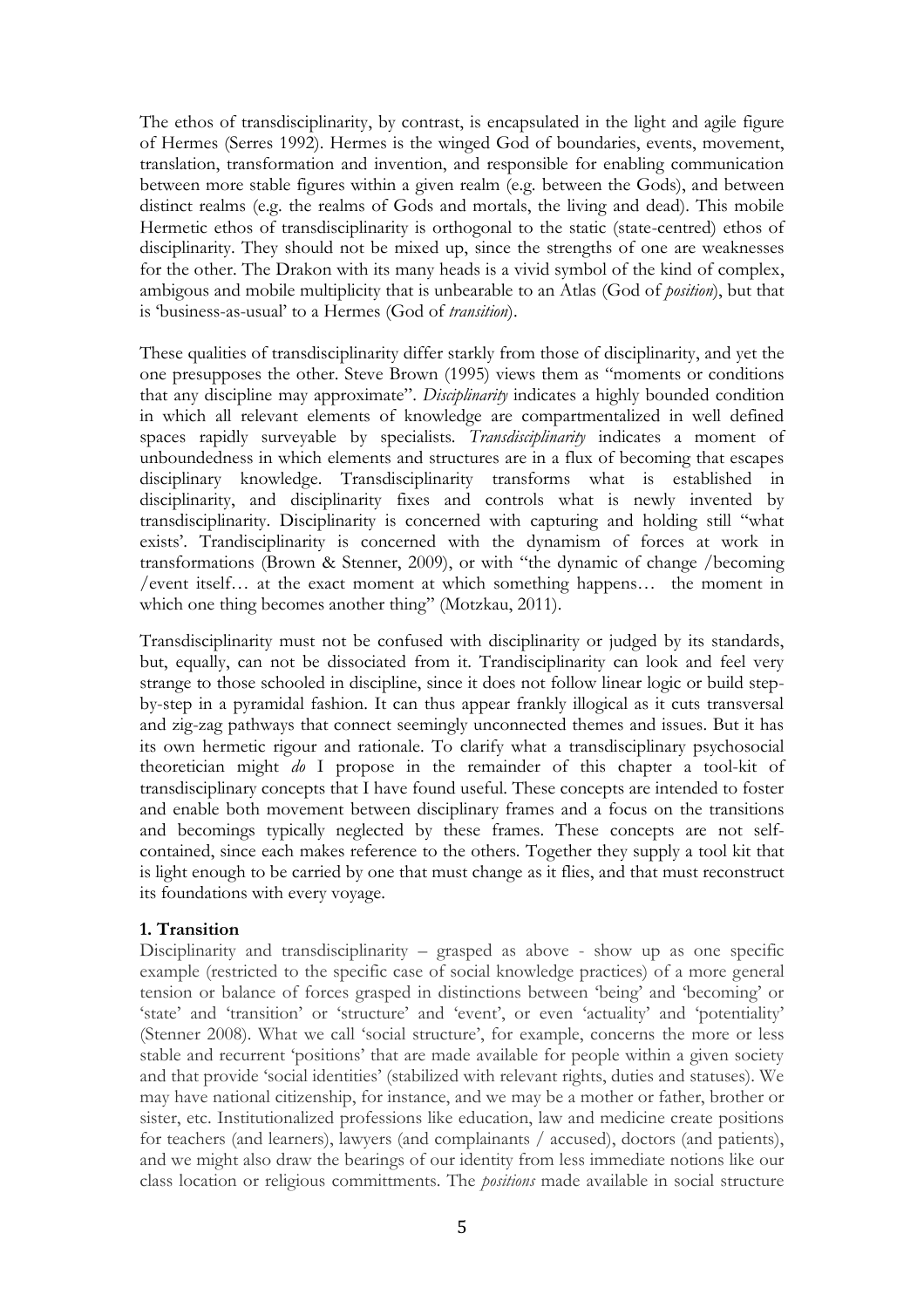are highly psychologically relevant since they provide a degree of stability and coordination that steers and simplifies our activities in socially recognized and authorized ways. But they are only half the picture. Like a photographic negative, there is another side to structure: *transition* (Stenner and Moreno 2013). Without transition there would be no positions, since ultimately structure is the effect of continuous transitions. That is to say, people must also *move between* positions. If a doctor is also a mother and a class activist, then she must learn to transit between the demands of these positions. Likewise, a child who is a 'pupil' in school may leave school and take up a new position in a factory, perhaps with occasional visits to hospital. For every position proper to Atlas there is a transition proper to Hermes, and each transition involves the management of some sort of threshold or border. One becomes 'something different' when one crosses a border, and sometimes 'the world' changes too.

#### **2. Liminality**

The anthropologist van Gennep (1909) coined the term 'liminality' to refer to these psychosocial transitions. For Gennep the liminal phase was one of three phases of a *rite of passage* whereby transitions in status are managed in the context of the 'pre-modern' societies studied by anthropologists. In the first phase, the previous structural position is broken down and in the last phase the new one is ceremonially established. The middle or liminal phase, however, involves the temporary suspension of structure, such that initiates are neither one thing, nor the other, and at the same time *both* one thing *and* the other. They are in a paradoxical 'state' of 'transition' in which potentiality is at a maximum and actuality at a minimum (Turner [1969] calls this "anti-structure"). Liminality can be extended beyond 'traditional' societies if defined as the *experience of crossing a threshold* (entailing the *removal* of limits) or of *being on the limit of becoming something else* (Stenner and Moreno 2013). When we move from one country to another, or from a court-room to the street, the limits that apply in the one time/space (the norms, laws and expectations, for instance) are removed and replaced with those that apply in the other. Liminality would thus refer not just to the personal experience of transitions such as moving to university, or getting divorced, but also to each of the four borders that constitute a discipline (see above), or to the movement from consciousness to unconsciousness. Liminality supplies a 'third term' between 'order' (state, structure, system, position, etc) and chaos: it is a moment in which structure is *suspended* such that, in principle, something *new* can happen (transition).

## **3. Transaction**

The concept of liminality insists that the borders, gaps and movements between states, positions, systems and disciplines - though not the concern of Atlas – are not 'nothing' (no-man's land, empty space, etc.). They are space/times of 'structural melt-down' where new forms are created and experimented with. The concept of transaction thus guides where the transdisciplinary psychosocial researcher should look: transitions are where the 'action' is (trans-action). The normative structure which is the working equilibrium of a situation depends upon a latent reservoir of potentiality that is the source of any new cultural forms ('anti-structure'). Meaning and new structure are generated *in the transitions*  (*gaps*, *margins*) of structure, outside of Atlas's gaze. Transaction indicates that transdisciplinarity is to disciplinarity what liminality is to structure. *Transitions* of fluid potentiality in both are contrasted with *positions* of concrete actuality. As human beings we are always *more* than the positions we in fact come to live out, but without social structure that potential could never become actual. In the same way subjectivity (as relatively unformed potential) always exceeds identity (socially structured and recognized subjectivity) and affectivity (our capacity to be affected and to affect others) always exceeds emotionality (our conscious and linguistically labeled feelings). The principle of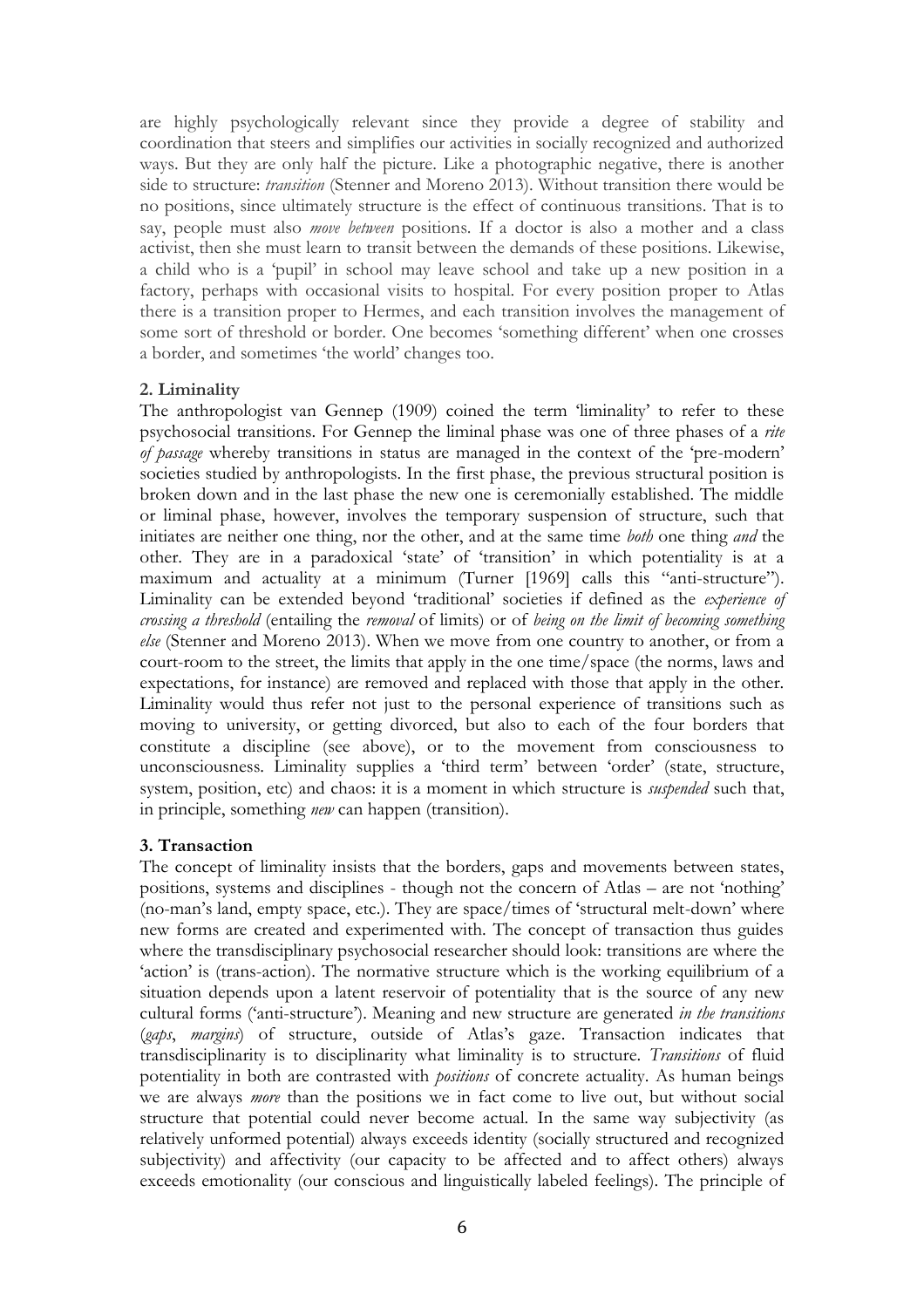transaction also relates to the distinction between the psychological and the social: our 'psychology' is always *socially actualized* and that is why a psychosocial approach is always pertinent, but can never consolidate in a *disciplinary* space.

# **4. Transposition**

Disciplinarity demands clear *definitions* from stable positions, but transdisciplinarity recognizes that what is excluded by one disciplinary perspective is included in another. Any point of definition creates an undefined and out of focus 'fringe' that will itself be a point of definition for another, differently positioned, knowledge claim. Since transdisciplinarity entails transition from epistemic space to epistemic space, it must not get 'stuck' in one way of knowing. It must observe the observations of others from a 'trans-position', and must learn to 'transpose' (in the sense of changing musical 'key') from one position to another. Transposition thus points to a form of *perspectivism*. This does not simply mean 'truth is a relative matter of perspective'. It means that what we crudely call 'truth' is something that has a *place* and *time* where it works well *for* its knower, but that the same truth might be hopelessly inadequate when 'dis-located' outside of its 'home territory'. The important 'how to do it' issue here is to find *where* and *when* something is true, and that also means 'for whom' it is true.

The history of psychology itself provides an example of how a discipline can get 'stuck' with 'dis-located' truths borrowed from a very different field. Under pressure to be a proper natural science, psychologists imitated and borrowed the *methods* of natural scientists. In their 'home territory' these methods developed against a growing body of theory much like the shell of a snail (its hard 'methods') grows along with its soft body parts (its soft 'theory'). But since the hard parts of science were easier to copy the soft parts, psychology gradually came to identify its scientific status with its use of quantitative methods and its dream of using them to discover universal laws that would make it a stable discipline. Historically, this tendency was encouraged by the rapid development of statistical techniques and experimental design in the growing field of biological eugenics. Eugenics was a movement aiming to improve the genetic stock of the human population by encouraging the breeding of those thought to have a good genetic profile and discouraging those considered inferior (e.g. by forced institutionalization and programmes of euthanasia). The category of 'degenerates' typically included the poor, the disabled, the mentally ill, promiscuous women, homosexuals and certain vulnerable racial groups. Eugenics was invented by Darwin's cousin, Francis Galton who pioneered the use of the normal distribution and rediscovered the mathematics of the correlation coefficient, applying it to the study of heredity (psychometric techniques of factor analysis and regression were based on this). Ronald Fisher invented the other technique that has become standard in psychology (despite being developed to study pea-plant genetics): analysis of variance. He founded the discipline of population genetics and co-founded the Cambridge Eugenics Society in 1911. Together, these methods were particularly useful for dividing normals from abnormals and for identifying variables which predict them. These two developments practically define today's dominant positivistic type of psychology, which is not in fact grounded in a concept of the psychological but in its borrowed armoury of methods. It begins with the assumption that whatever 'psychology' might be, it must be approached as if it were a set of discrete quantifiable variables. To be a proper 'scientific' psychologist is to convert a plausibly psychological issue into a number of independent or dependent variables, and either to correlate these (and treat these correlations to something like a regression analysis or a principle components analysis), or to enter them into an experimental design treatable by analysis of variance or some equivalent technique for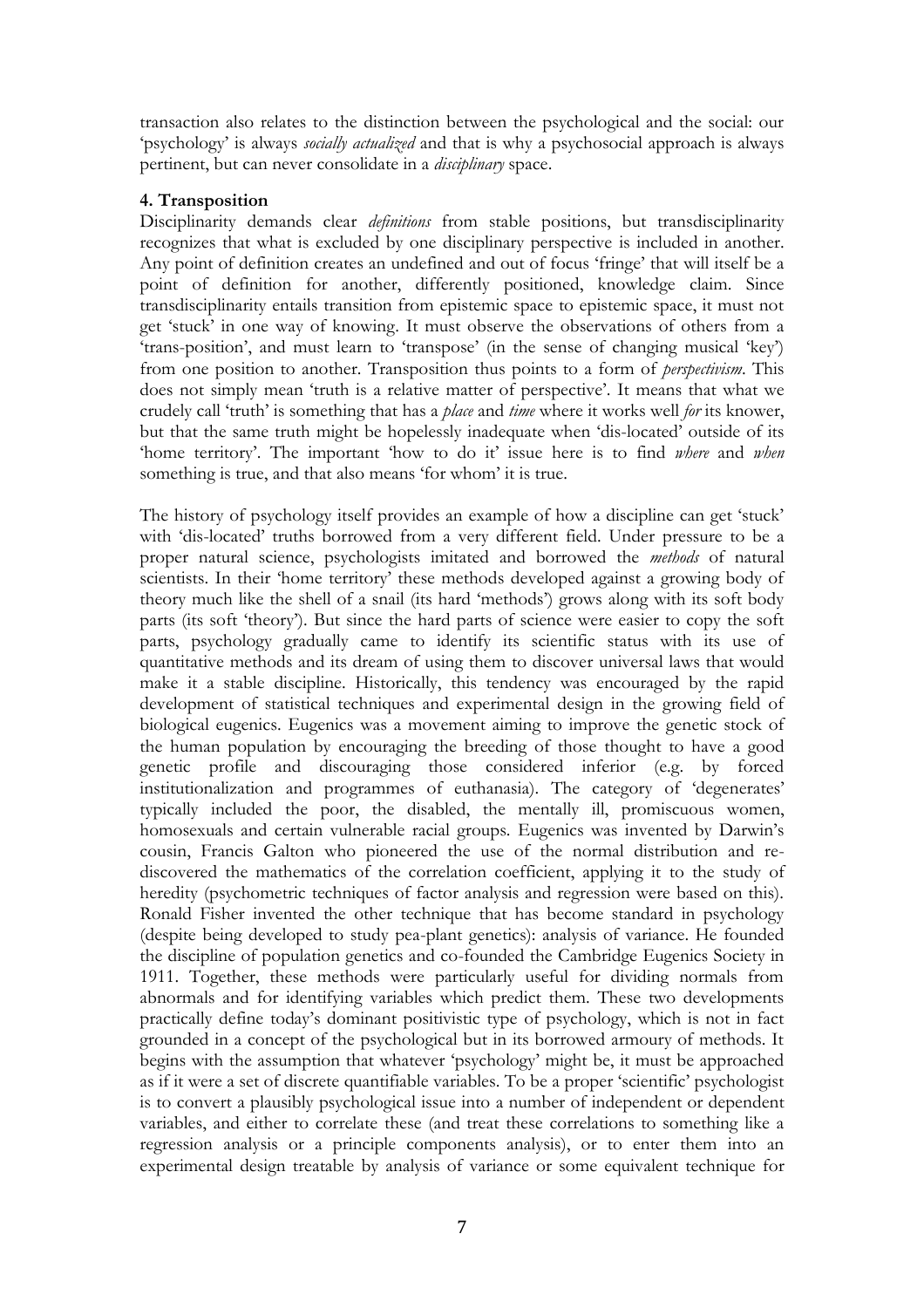statistical inference. Any 'theory' must accommodate itself to this imported frame of independent and dependent variables. The pea plants studied by Fisher lacked the complex inner life of people and their powers and activities are not so obviously dependent upon a highly complex social network of other peas. These things (inner life and social life) should be fundamental to psychological theory because they are fundamental to people's psychology. Importing Fisherian experimental designs into psychology encourages us to neglect such differences as inessential and to concentrate instead just on whatever can be more or less successfully shoe-horned into that design.

#### **5. Foundation by exclusion**

*Foundation by exclusion* expresses the intimate relationship between beginnings and *exclusions* and between identities and *expulsions* that is implicit in the other concepts (Stenner 2013). The foundation of something unified (a state, structure or system) involves expulsion and exclusion (Brown and Stenner 2009). Transposition is one example of this, since it is based on the fact that any point of definition assumes an undefined fringe that is not attended to. To think 'a' is *not* to think b-z. But this concept holds whether we are dealing with social groups, a system of knowledge, or even a biological organism. Girard, to give a social example, discusses how human collectives recurrently form around the figure of a scapegoat. Imagine a group thrown into crisis due to hardship or a natural disaster. Blaming and punishing a scapegoat (usually an unlucky outsider or marginal insider) has a unifying effect that can newly consolidate the collective by supplying a shared object of blame, and a focus for shared activity (e.g. of violence). In supplying new common-ground, scapegoating collects the collective. This provides a disturbing psychosocial model of how order can arise out of disorder through the *exclusion of a third party.* In a similar way we observe that behind the pride of a nation lurks the hostile exclusionism of racism; behind the economic power of the first world lurks the relentless exploitation of the third world; behind the techno-scientific modernisation of the human social world lurks the systematic exploitation of limited natural resources. The exclusions of Atlas are a *constitutive* part of the system. They are Hermes' responsibility.

The history of psychology provides another example. Immediately prior to eugenics, psychology had founded itself as a science, not just through the discovery of new 'facts' corresponding to a new concept of the 'psychological', but in an intellectual environment created through gestures excluding 'lay' or 'subjective' knowledge. Three obvious examples: Darwin's doctrine of evolution deconstructed our proud sense of being distinct from and superior to other creatures; Freud's doctrine of the unconscious deconstructed our pride in our rationality, and Nietzsche's doctrine of genealogical transvaluation deconstructed our proud sense of moral virtue. These blows to our sense of human nature were not simply about presenting positive facts: they are about claiming the Copernican authority of science to rid us of the illusions of biased and self-interested pseudo-knowledge. What is *cleared out* of the system is as important as what is allowed to remain inside. This gesture of founding objectivity by excluding subjectivity (a paradox given psychology's subject-matter) continued the theme begun in  $17<sup>th</sup>$  Century physics (whose success was attributed to treating nature as a purely objective externality). As a result, experimental psychology took at least two forms in the late  $19<sup>th</sup>$  Century (Canguilhem, 1958). It emerged as an effort to positively demonstrate the falsifying illusions of subjective experience in the face of objective facts (subjective psychology), and as an effort to derive laws based on purely external observables (objective psychology). The former defines the human being *qua subject* as the source of knowable epistemological errors and perceptual illusions, and the latter implicitly defines the human being *qua object* as an externality amongst others, determined by causal laws. The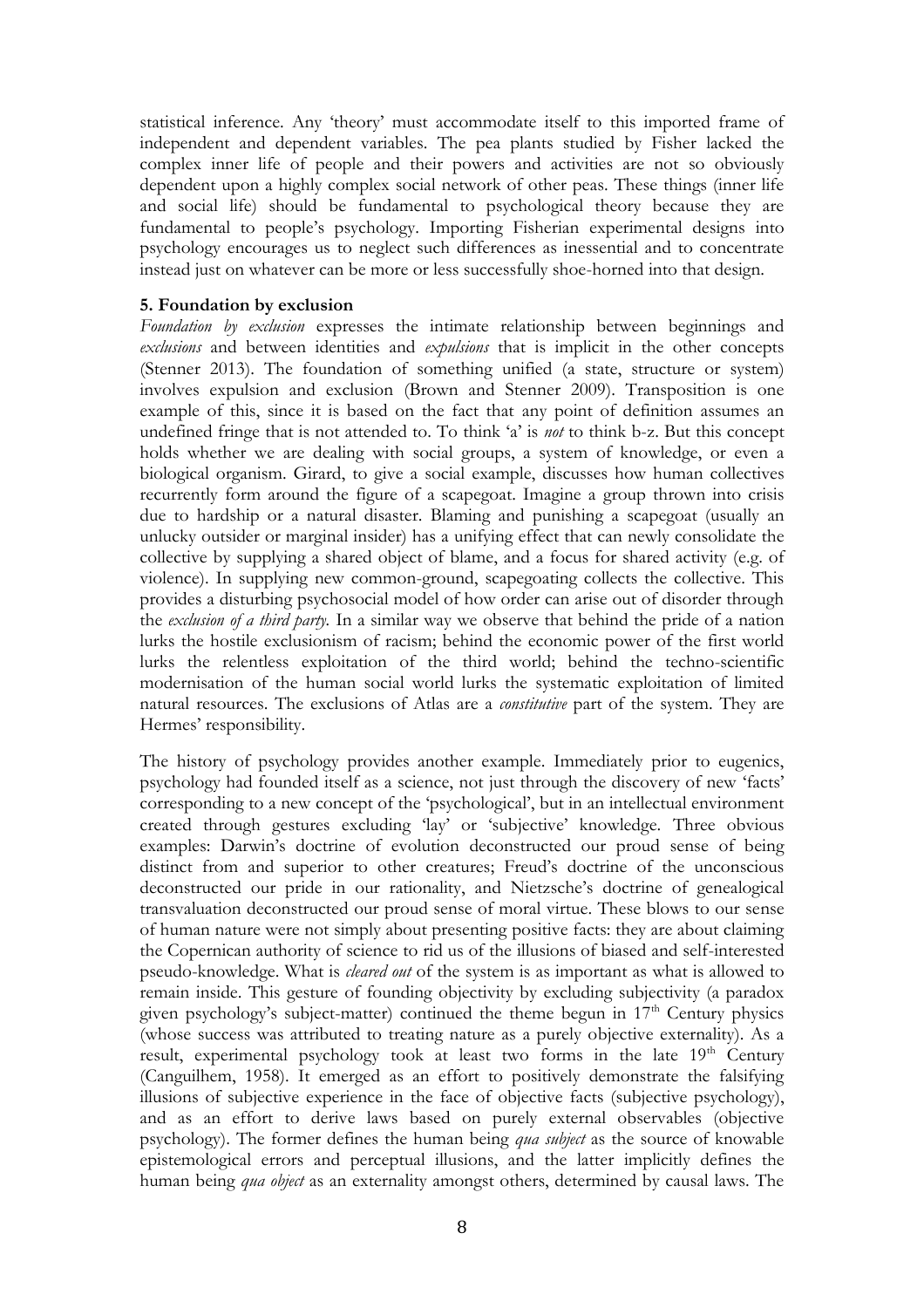latter deliberately strips the human being of the interiority which is the sole source of its value and distinctness, whilst the former abstracts that interiority from its real context, and confronts it with the abstractions of experimental science.

#### **6. Primary abstraction**

Silvan Tomkins (1962, 7) echoes our concern with a shared *concept* when he states that "the most general assumption about the nature of its domain is the most critical single decision of a science". A critical examination of candidate 'general assumptions' (primary abstractions) should be core business since these dictate *what* is to be abstracted (i.e. selected) from the world and taken as relevant to scientists. As Vygotsky (1982) showed us, the subjective psychology that was 'traditional' in his day took 'the psychological' to mean the non-spatial phenomena of the perceptions of an experiencing subject. The common notion that makes diverse phenomena legitimately 'psychological' is subjective experience or 'subjectivity'. Pavlov's 'objective psychology', by contrast, is based on a completely different primary abstraction: the common notion is actual observable behaviour grasped as reflexes and response actions of an organism. In Freud's psychoanalysis the feature in common to all facts he considers 'psychological' is their unconscious nature. Each of these primary abstractions has a tendency to totalize the field: for Pavlov *all* psychology is treatable as 'reflexology', just as for Freud all psychology must start with the unconscious. The foundation of a science, no matter how hard, is thus always something soft: a concept. The transpositional task of 'moving between' positions rather than 'totalizing' them demands the recognition and articulation of primary abstractions, and, more importantly, how to move between them, and transgress their 'totalizing' tendencies.

## **An example of limited transdisciplinarity: social constructionism**

The transdisciplinary psychosocial approach that is the subject of this chapter emerged from my involvement in the early 1990s with the Beryl Curt Collective (see Curt 1994). It therefore makes best sense on the basis of an understanding of its roots in this UK based variant of critical psychology. More recently, however, I have made efforts to modify and deepen the theoretical stance of *social constructionism* that captured our attention. The terms 'transdisciplinarity' and 'psychosocial' thus mark a point at which social constructionist theory reaches its limits and requires re-visioning.

Social constructionism emerged as part of the sociology of knowledge and quickly influenced all of the social sciences. During the time of my undergraduate and doctoral training its influence spread into the critical fringes of psychology via texts like Gergen and Davis's (1985) *The Social Construction of the Person*; Harré's (1986) *The Social Construction of Emotions* and Kitzinger's (1987) *The Social Construction of Lesbianism.* At its core lies the concept of a radical rupture: a conceptual discontinuity between two (apparently) incommensurable orders of complexity, one corresponding to an 'energetics' of brute physical causality, the other to a 'hermeneutics' of meaningful experience. A kick conceived in terms of energetics corresponds to the laws of physics (energy from the foot is transferred to the kicked object, for instance). But the same kick equally obviously has a hermeneutics. Depending upon the details of the case, the kicker may have acted in anger and the retaliatory punch they receive in turn can not be entirely explained in terms of the conditions of energy transfer, since it was meaningfully enacted.

This distinction afforded a powerful new primary abstraction to define the psychological: it pertains to hermeneutics. The psychological is a matter of semiotics, information, meaning, and this is a matter of *relations*, the primary and most obvious vehicle of which is *communication.* Harré's (1997) discursive psychology, for example, expresses this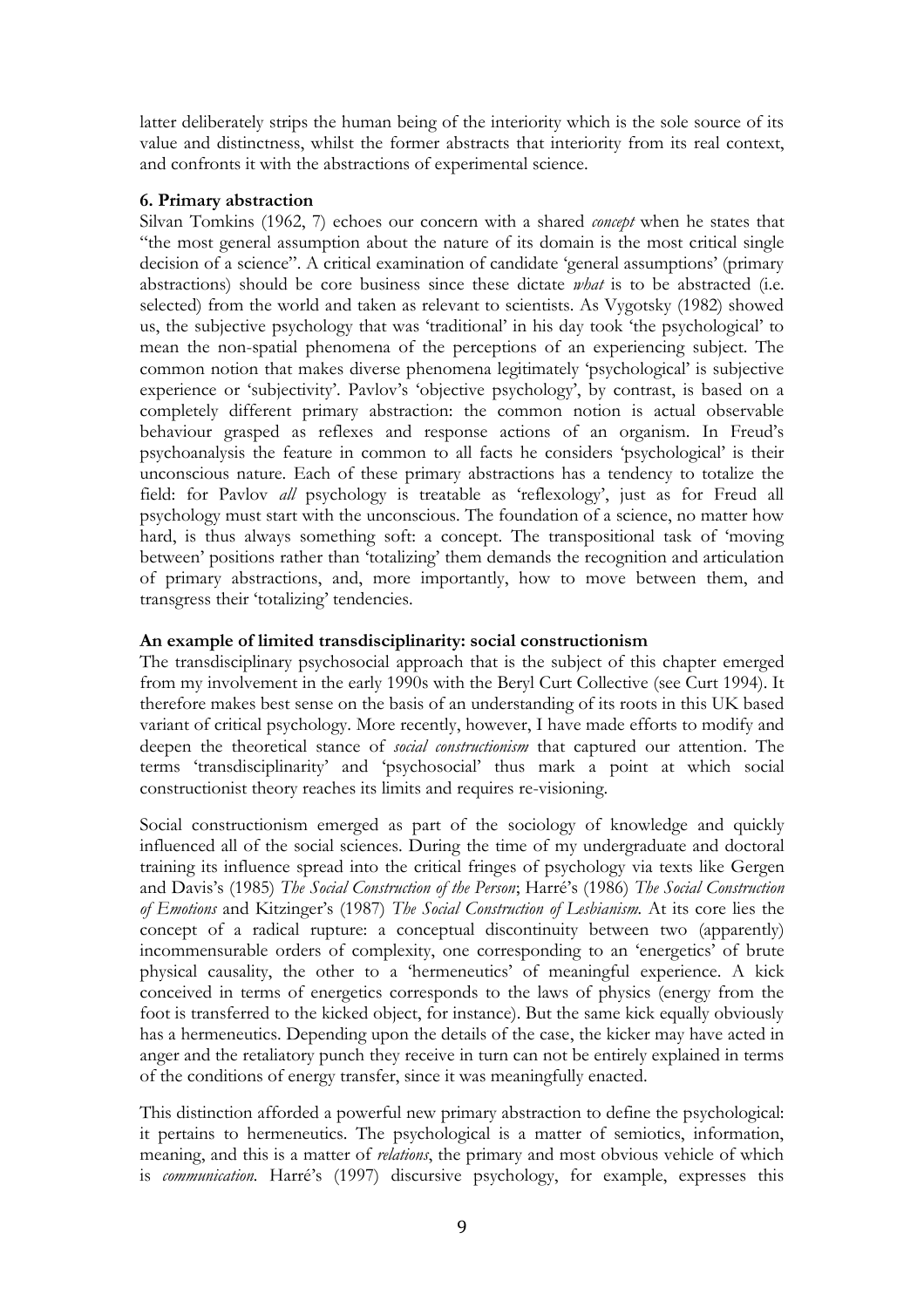ontological division as two grammars: a p-grammar applicable to persons and an mgrammar applicable to molecules (see also Hacking's [2000] equivalent distinction between human kinds and natural kinds). M-grammar concerns causally deterministic interactions and is the ontology of choice for natural scientists, whilst p-grammar concerns the intentional actions of persons construed as more or less skilled performers subject to normative constraints. M-grammar is never irrelevant to human conduct (since we live in material worlds and are embodied), but, to the extent that conduct is meaningful and socially coordinated, p-grammar is needed to explain it (try explaining a game of tennis without recourse to its rules and aims). To impose an entirely energetic (or m-grammar) interpretation upon a hermeneutic (or p-grammar) scene is to make a 'category error'. Here politics quickly mix with epistemology, since to subject people to m-grammar treatment is to ignore their very humanity: to de-humanize them as if they were a mere mass of molecules. The political stakes become quite patent. For example, is mental distress to be viewed as a molecular disease of the brain of an individual or as a meaningful response to an interaction with a social context and history?

Social constructionism makes war on essentialism: it challenges any idea of a fixed, natural or essential order of things and views social order as enacted collectively through its repeated performance. In this way it deliberately mixes a science with a politics. This mixture must be situated as part of a broader intellectual climate in which the core assumptions of classical science concerning fixed order had been shocked, not just by developments in early  $20<sup>th</sup>$  century physics, but also by advances in biology, computing, cybernetics, information theory, semiotics, structuralism, systems theory, and a host of philosophies giving a new centrality to information, meaning and language (speech act theory, existential hermeneutics, deconstructionism, etc all agreed that metaphysics was out and language was in). Alongside these transdisciplinary 'epistemological' shocks is the story of a changing socio-political context in which knowledge became contested in new political and cultural struggles. Kitzinger, for instance, showed how supposedly neutral knowledge about sexual orientation was in fact highly politically laden and thoroughly implicated in the *pathologisation* of homosexuality. Following the liberalization of the legal status of 'homosexuality' in the 1960s, it became patent that such early psychology and sexology was complicit in legitimizing and servicing a no longer socially acceptable institutional regime: i.e. a regime which now stood accused of human rights violations. Sexual orientation is just one of many comparable cases that came to the fore during a phase of 'identity politics' and 'reality questioning' that accelerated, intensified and extensified in the West – with particularly intensity during the 1960s - as the USA gained global dominance and Europe was re-constructed in the wake of the Second World War. European nations like Great Britain were forced to re-think their sense of natural superiority and greatness as their once vast empires were systematically reclaimed. Even physics, due to its centrality to the development of the nuclear weapons used to horrific effect on Japan, had become thoroughly *political*. The Beryl Curt group named this turbulent phase the 'climate of perturbation'. This was not just about sex, drugs and rock-'n- roll. Feminist struggles (e.g. for women's rights), the anti-psychiatry movement, post-colonial developments and the civil rights movement, disability politics, the anti-war movement and the children's rights movement, for example, created conditions which exposed much prior knowledge as being thoroughly complicit in what are effectively institutionalised rights violations. This applied particularly to knowledge about such matters as normality and abnormality and about differences between genders, races, generations, nations, and so on: core business to psychology. Old certainties crumbled and the very possibility of neutral objective truth became routinely question-worthy.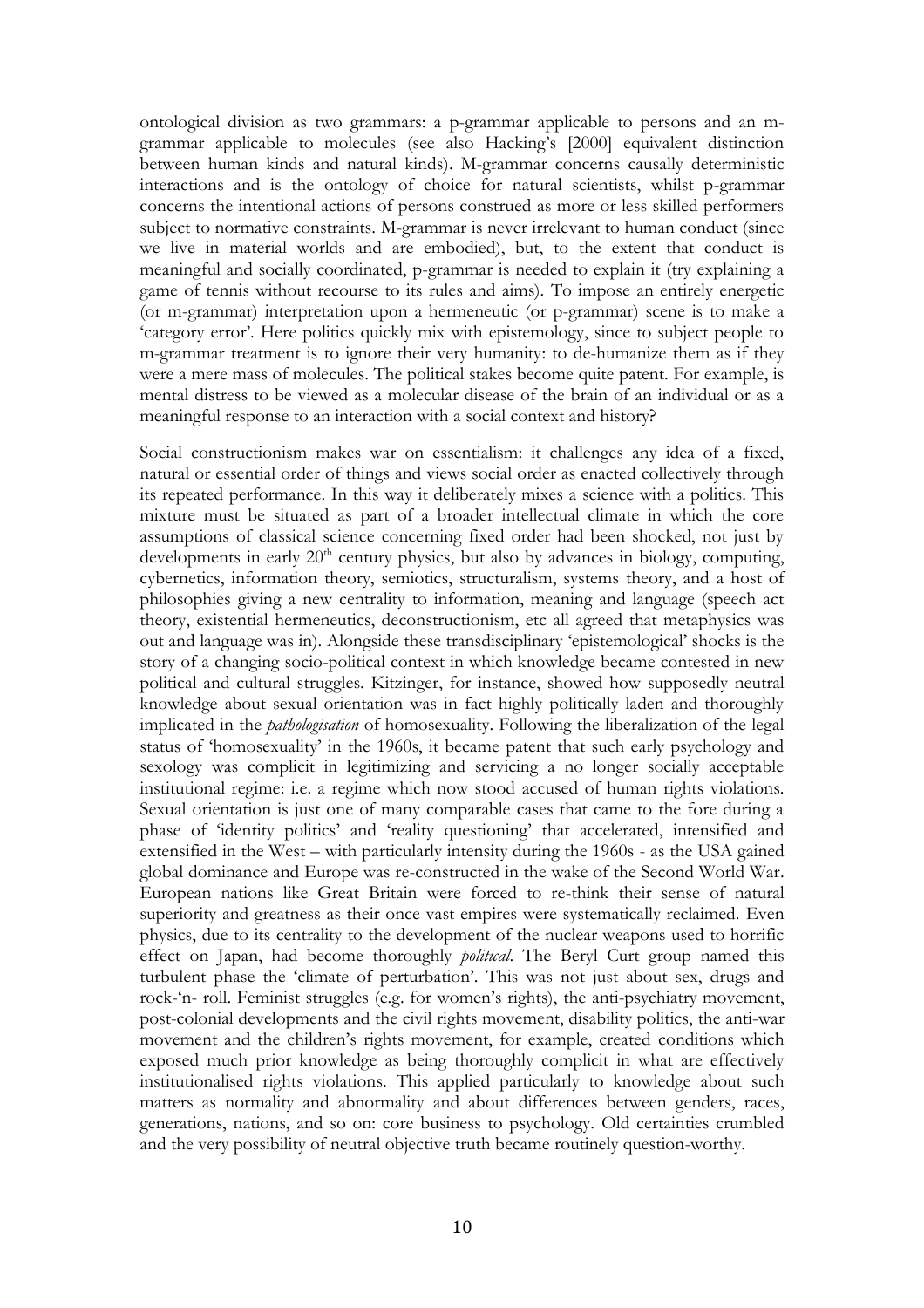The science/politics mixture opened up a new research agenda which sought to *deconstruct* the objective pretensions of knowledge claims, and to show their implications for ordinary people. The Beryl Curt collective thus came to construe and study psychological knowledge as a context bound communicative achievement ongoingly created through practices of 'knowledge mongering'. In the key work *Textuality and Tectonics: troubling social and psychological science* (Curt 1994), this *textuality* of knowledge was construed as unfolding moment by moment within a broader *tectonic* context. The transformations of the climate of perturbation, for instance, were likened to seismic shifts in the cultural crust of society. These shifts shattered and melted the taken for granted realities which had sustained previous regimes of truth. Instead of seeking after singular timeless truths in a mission of Enlightenment progress, the empirical task was grasped epistemologically as *critical polytextualism:* a careful explication of the multiple forms of partial knowledge/power that emerge around any issue of concern and compete, clash or form alliances in the construction of the reality of that issue. Methodologically this took the form of discursive studies or studies based on techniques capable of identifying and coordinating multiple viewpoints and types of understanding, like Q methodology (Stainton Rogers et al 1995). Ontologically, it involved affirming that reality is in constant process of construction and contestation and that no transcendent observing position is possible. All knowledge of reality is partial, subjective and limited, and so called facts are rather contentious versions of reality often bolstered by the authority of science and medicine, themselves historically emergent discursive practices whose genealogies are inseparable from broader issues (such as transforming modes of power and governance).

Social constructionism was rich and transformative, but it is important to affirm its limits. These limits pertain to its primary abstraction: the absolute split between energetics and hermeneutics, and its concentration on the latter. Ultimately this rupture reproduces the long-standing bifurcation of nature into a world of *matter with no meaning* (dealt with by the natural sciences) and a world of *meaning divorced from matter* (humanities and social sciences). Whitehead (1926) traces the bifurcation to problems in the  $17<sup>th</sup>$ Century doctrines of physical materialism which held the natural world to be composed of discrete material components governed purely by efficient causality and subject to transcendent laws. Since this authoratative idea of a true reality of meaningless matter is completely incompatible with basic social assumptions of aim, meaning and purpose which were central to social practices like law, politics and warfare, a dualistic settlement was required (e.g. the Cartesian dualism). As science progressed and began to territorialize the human in the form of experimental psychology and positivistic social science, social constructionism offered one more variant in a long series of such dualistic settlements. In other words, in a defensive gesture in the face of this territorialisation, social constructionists claim 'psychology' as belonging to the human and social sciences *and not* to the natural sciences.

This critique of dualism is paradoxical because social constructionists pride themselves on questioning and attacking dualisms of all kinds. But they do so only from the hermeneutic side of their grounding distinction (i.e. by showing dualisms to be distinctions drawn in discourse, and hence forms in the medium of meaning). More philosophically astute constructionsts like Harré (1997, 183), however, are acutely aware that they are in the business of denying dualism (e.g. the mind / body problem) precisely by way of a dualist ontology (the absolute distinction between p and m grammar):

… the ontologies of each 'side' … are radically disjoint…: On the one 'side' there are molecules and their structures and on the other side are persons and their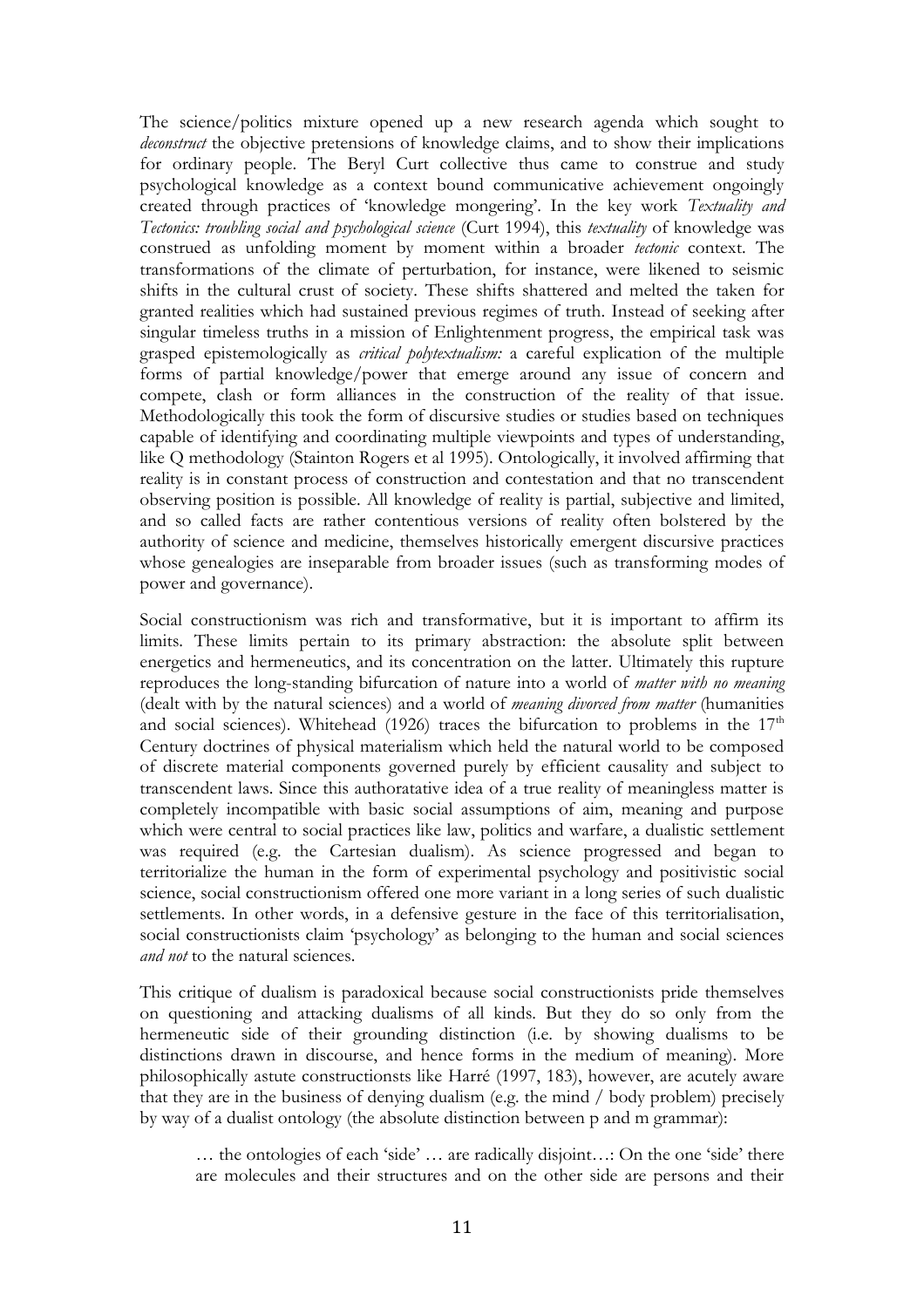actions. Molecules as subjects of predication cannot take predicates such as 'responsible for', while persons as subjects of predication cannot take predicates like 'oxidised'… There is no 'mind/body problem'.

In this way, psychology is claimed as a fully social science (p-grammar), but at the price of accepting the fact of a universe inherently divided into radically disjoint sub-universes of molecular matter and personal meaning when *both* conceptions are problematic. This is less a transdisciplinary transgression of the nature / society distinction than a *territorialization* of psychology by social science. Colonization by sociology and the social sciences is not necessarily better than that which gave rise to experimental social psychology: i.e. colonization under the authority of the natural sciences. Whatever our psyche is, it also bears a decisive relationship to our embodied existence and is not an infinitely plastic expression of whatever social demands a collective decides to impose. At least the word 'psychosocial' refers to the psyche which is otherwise lost in the abyss opened up between meaning and matter. Social constructionism, in sum, certainly involved a degree of transdisciplinarity, but this stops short at the boundary with the natural sciences, and indeed often enters into 'science wars' at that front (Harré deliberately avoids such conflict by allowing natural and social sciences their own distinct ontology). A genuinely transdisciplinary approach must grapple with the flawed materialism undergirding the bifurcation and not simply accept its disasterous consequences for the concept of the human and of nature. We must rise to the challenge of 'transaction' and look to the rupture between energetics and hermeneutics, not as an absolute difference, but as a barely understood liminal passage the understanding of which demands a rethinking of the concept of physical nature as such, and hence of our part in that nature (see Stenner 2005).

## **Conclusion: 7. Transgression**

To speak up for the excluded third and to put one's finger on the sensitive point at which an identity is made possible by an exclusion: this is to betray a discipline by *transgressing* its constitutive principle. It is to open it up to transdisicplinarity. But a transdiciplinary psychosocial approach should not avoid the positive question of confronting its concept of the psychological. I hazard the following primary abstraction, influenced by Whiteheadian process thinking (see Stenner 2012): 'the psychological' is the process of relationship between a subject and its objects the result of which is the actualization of both. Let us call that process of actualization *experience* and let us call its objective product *expression.* Experience is the subjective process of actualization as it is gone through by the process in question. It is private or subjective, but its result – its expression – is an object publically available for the next experience to take as its object. To study only the public and external manifestations of a phenomenon (objectivity without subjectivity) is to miss half the story. We need the soft parts as well as the hard parts. This concept of the psychological has transdisciplinary application well beyond the field of psychology.

According to Greek mythology, Psyche is a delicate and graceful creature often depicted with wings, and often involved in the jealous disputes of Aphrodite and Eros. Just like the Goddess from which it gets its name, it seems to me that psychology (and social psychology in particular) now finds itself at an uncomfortable juncture where one of her wings is being pulled by the natural sciences, whilst the other is pulled by the social sciences. We must be careful that her wings are not pulled off, for then she will not fly. A transdisciplinary psychosocial approach holds that her logic is neither that of biology nor of sociology, since she is involved in both simultaneously, and reducible to neither. It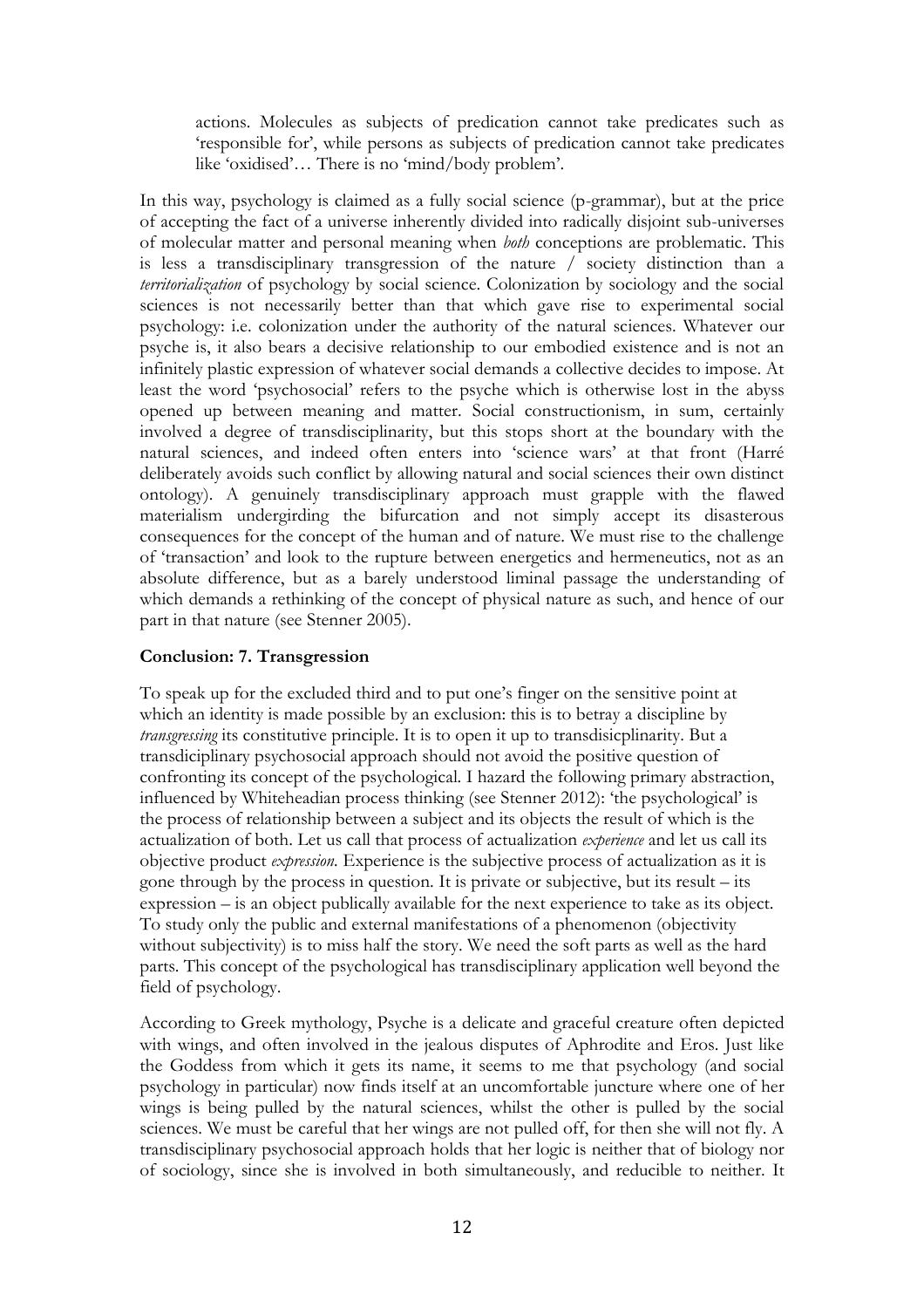aims to put the psyche back into the social and material whilst keeping the social and material at play in the psyche. This, of course, is a tall order in the context of the established dominant form of psychology which flees from the word 'psyche' and laughs out loud at the notion of a 'soul'.

#### **References**

Brown, S.D. 1995. "What is Transdisciplinarity?" *Manifold,* 2 (1), 57-62.

Brown, S.D and Stenner, P. 2009. *Psychology Without Foundations: History, philosophy and psychosocial theory*. London: Sage.

Canguilhem, G. 1958. "Qu'est-ce que la Psychologie?" *Revue de Metaphysique et de Morale*, 1, 12-25.

Curt, B. 1994. *Textuality and Tectonics: Troubling social and psychological research*. Buckingham: Open University Press.

Gennep, A. van. 1909/1960. *The Rites of Passage*. Chicago: Chicago University Press.

Gergen, K. and Davis, K, E. 1985. *The Social Construction of the Person*. New York: Springer.

Gibbons, M, Limoge, C, Nowotny, H, Schwartzman, S, Scott, P, and Trow P. 1994. *The New Production of Knowledge: The dynamics of science and research in contemporary societies*. London: Sage Publications.

Hacking, I. 2000. *The Social Construction of What?* Cambridge, MA: Harvard University Press.

Harré, R. 1986. *The Social Construction of Emotions*. Oxford: Blackwell.

Harré, R. 1997. "Forward to Aristotle: The case for a hybrid ontology." *Journal for the Theory of Social Behaviour,* 27 (2/3): 173-191.

Kitzinger, C. 1987. *The Social Construction of Lesbianism.* London: Sage

Klein, J.T, Grossenbacher-Mansuy, W, Häberli, R, Bill, A., Scholz, R.W, and Welti, M. 2001. *Transdisciplinarity: Joint problem solving among science, n effective way for managing complexity*. Basel: Birkhäuser Verlag.

Kuhn, T. 1969. *The Structure of Scientific Revolutions*. London: The University of Chicago Press, Ltd.

Mittelstrass, J. 1993. "Unity and Transdisciplinarity". *Inter- disciplinary Science Review,* 18 (2), 153–157.

Motzkau, J. 2011. "Around the Day in Eighty Worlds: Deleuze, suggestibility and researching practice as process." In *Theoretical Psychology: Global transformations and challenges* edited by P Stenner, J Cromby, J Motzkau, and J Yen. Captus: Concord, Ontario, Canada.

Nicolescu, B. 2002. *Manifesto of Transdisciplinarity.* New York: SUNY.

Pohl, C, and Hirsch Hadorn, G. 2007. *Principles for Designing Transdisciplinary Research.*  München: oekom Verlag.